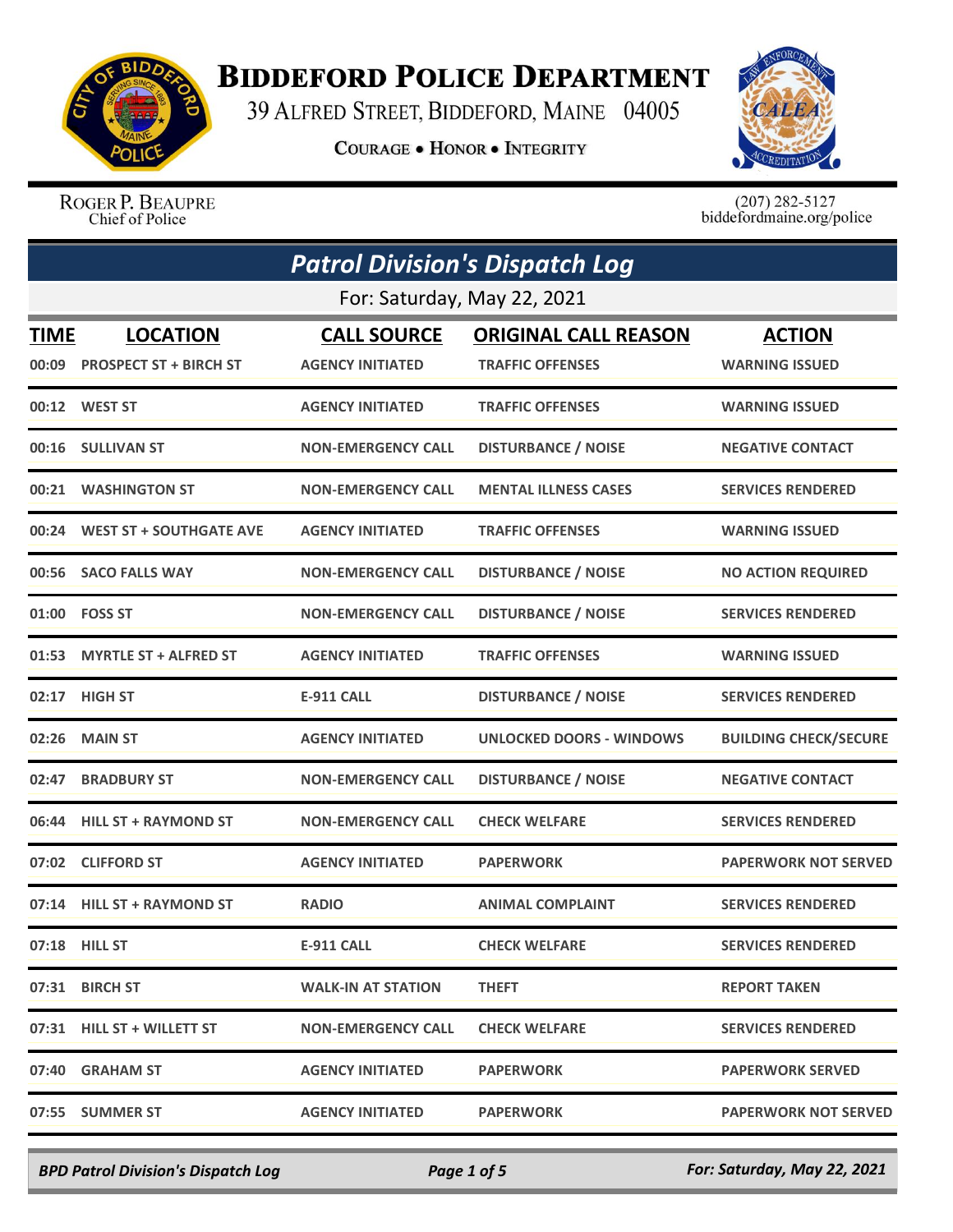| <b>TIME</b> | <b>LOCATION</b>                   | <b>CALL SOURCE</b>        | <b>ORIGINAL CALL REASON</b>                        | <b>ACTION</b>               |
|-------------|-----------------------------------|---------------------------|----------------------------------------------------|-----------------------------|
|             | 07:57 POOL ST                     | <b>AGENCY INITIATED</b>   | <b>PAPERWORK</b>                                   | <b>PAPERWORK NOT SERVED</b> |
|             | 08:06 HILL ST                     | <b>E-911 CALL</b>         | 911 MISUSE                                         | <b>DISPATCH HANDLED</b>     |
|             | 08:13 HILL ST + DUPONT AVE        | <b>AGENCY INITIATED</b>   | ATTEMPTED/THREATENED SUICIDE TRANSPORT TO HOSPITAL |                             |
|             | 08:22 HILL ST                     | <b>AGENCY INITIATED</b>   | <b>TRAFFIC OFFENSES</b>                            | <b>WARNING ISSUED</b>       |
| 08:35       | <b>MEDICAL CENTER DR + ALFRED</b> | <b>AGENCY INITIATED</b>   | <b>TRAFFIC OFFENSES</b>                            | <b>VSAC ISSUED</b>          |
|             | 08:48 CHADWICK PL                 | <b>NON-EMERGENCY CALL</b> | <b>ANIMAL COMPLAINT</b>                            | <b>SERVICES RENDERED</b>    |
|             | 08:48 SULLIVAN ST                 | <b>NON-EMERGENCY CALL</b> | <b>THEFT</b>                                       | <b>SERVICES RENDERED</b>    |
|             | 08:49 ELM ST + ST JOSEPH ST       | <b>AGENCY INITIATED</b>   | <b>TRAFFIC OFFENSES</b>                            | <b>WARNING ISSUED</b>       |
|             | 08:58 HILL ST                     | <b>NON-EMERGENCY CALL</b> | <b>CIVIL COMPLAINT</b>                             | <b>CIVIL COMPLAINT</b>      |
|             | 09:07 MAIN ST + FOSS ST           | <b>AGENCY INITIATED</b>   | <b>TRAFFIC OFFENSES</b>                            | <b>NO VIOLATION</b>         |
| 09:21       | <b>TRAVERS ST</b>                 | <b>AGENCY INITIATED</b>   | <b>TRAFFIC OFFENSES</b>                            | <b>NO VIOLATION</b>         |
|             | 09:28 ELM ST                      | <b>AGENCY INITIATED</b>   | <b>TRAFFIC OFFENSES</b>                            | <b>WARNING ISSUED</b>       |
| 09:38       | <b>PRECOURT ST + MOUNTAIN RD</b>  | <b>AGENCY INITIATED</b>   | <b>TRAFFIC OFFENSES</b>                            | <b>WARNING ISSUED</b>       |
|             | 09:43 CLIFFORD ST                 | <b>NON-EMERGENCY CALL</b> | <b>CRIMINAL MISCHIEF</b>                           | <b>NO ACTION REQUIRED</b>   |
|             | 09:47 PRECOURT ST + MORIN ST      | <b>AGENCY INITIATED</b>   | <b>TRAFFIC OFFENSES</b>                            | <b>WARNING ISSUED</b>       |
|             | 09:58 ELM ST                      | <b>AGENCY INITIATED</b>   | <b>TRAFFIC OFFENSES</b>                            | <b>WARNING ISSUED</b>       |
|             | 10:14 ALFRED ST                   | <b>AGENCY INITIATED</b>   | <b>TRAFFIC OFFENSES</b>                            | <b>VSAC ISSUED</b>          |
|             | 10:27 GRAYS LN + ELM ST           | <b>AGENCY INITIATED</b>   | <b>TRAFFIC OFFENSES</b>                            | <b>VSAC ISSUED</b>          |
|             | 10:28 MAIN ST + HIGHLAND ST       | <b>AGENCY INITIATED</b>   | <b>ANIMAL COMPLAINT</b>                            | <b>SERVICES RENDERED</b>    |
|             | 10:39 BOULDER WAY                 | E-911 CALL                | 911 MISUSE                                         | <b>DISPATCH HANDLED</b>     |
|             | 10:42 PARKVIEW CT                 | E-911 CALL                | 911 MISUSE                                         | <b>SERVICES RENDERED</b>    |
|             | 10:47 ELM ST                      | <b>AGENCY INITIATED</b>   | <b>TRAFFIC OFFENSES</b>                            | <b>VSAC ISSUED</b>          |
|             | 11:03 ALFRED ST                   | <b>AGENCY INITIATED</b>   | <b>TRAFFIC OFFENSES</b>                            | <b>WARNING ISSUED</b>       |
|             | 11:03 ALFRED ST                   | <b>RADIO</b>              | <b>DRUG</b>                                        | <b>REPORT TAKEN</b>         |
|             | 11:07 GRAHAM ST                   | <b>NON-EMERGENCY CALL</b> | <b>ANIMAL COMPLAINT</b>                            | <b>NO ACTION REQUIRED</b>   |
|             | 11:24 CLIFFORD ST                 | <b>RADIO</b>              | <b>CODES ENFORCEMENT</b>                           | <b>SERVICES RENDERED</b>    |
|             |                                   |                           |                                                    |                             |

*BPD Patrol Division's Dispatch Log Page 2 of 5 For: Saturday, May 22, 2021*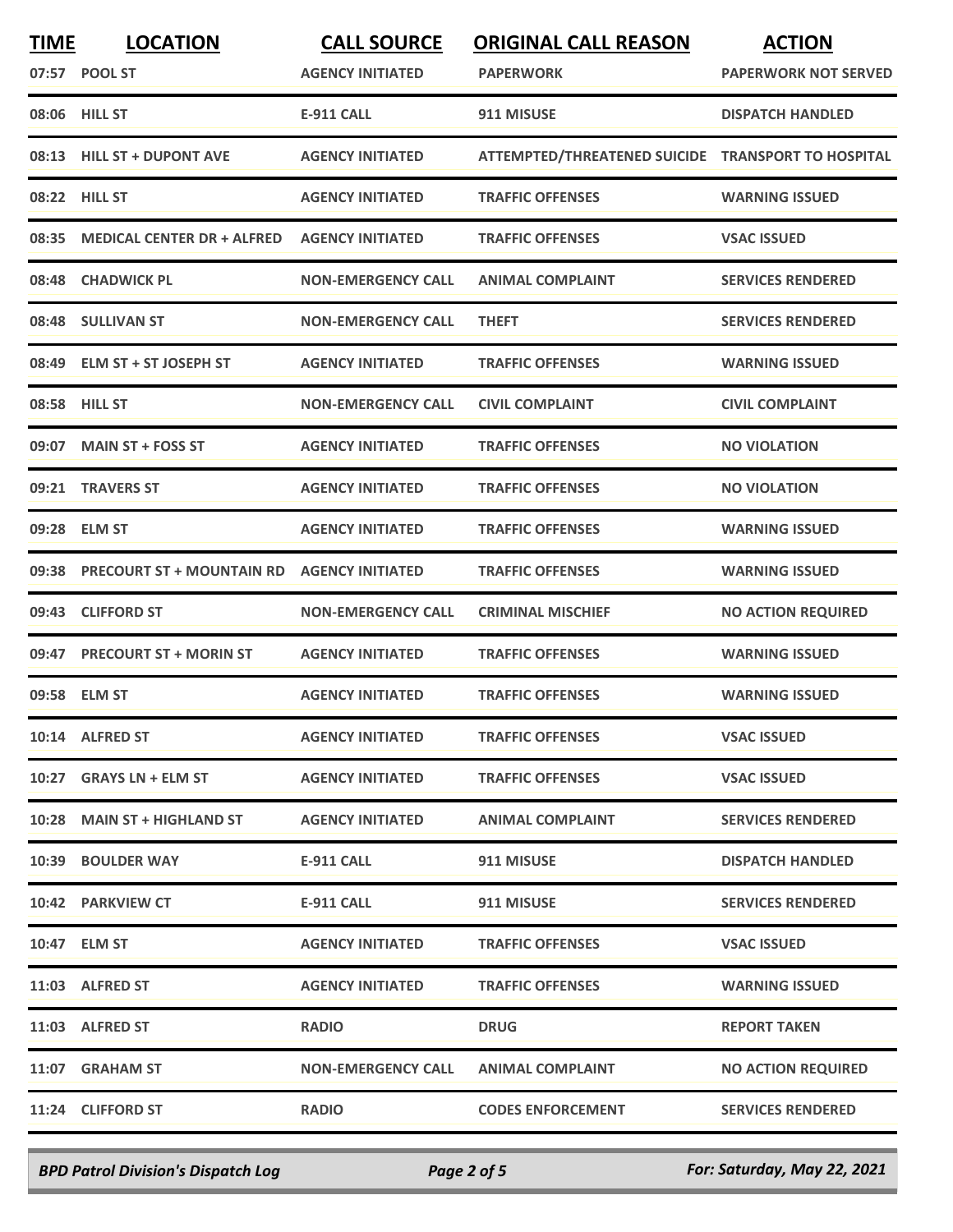| <b>TIME</b> | <b>LOCATION</b>                                   | <b>CALL SOURCE</b>        | <b>ORIGINAL CALL REASON</b>                                    | <b>ACTION</b>                |
|-------------|---------------------------------------------------|---------------------------|----------------------------------------------------------------|------------------------------|
|             | 11:25 SULLIVAN ST                                 | <b>NON-EMERGENCY CALL</b> | <b>MENTAL ILLNESS CASES</b>                                    | <b>DISPATCH HANDLED</b>      |
| 11:26       | ALFRED ST + CLARK ST                              | <b>AGENCY INITIATED</b>   | <b>TRAFFIC OFFENSES</b>                                        | <b>VSAC ISSUED</b>           |
| 11:37       | <b>MAIN ST</b>                                    | <b>AGENCY INITIATED</b>   | <b>TRAFFIC OFFENSES</b>                                        | <b>WARNING ISSUED</b>        |
| 11:40       | <b>ALFRED ST</b>                                  | <b>AGENCY INITIATED</b>   | <b>TRAFFIC OFFENSES</b>                                        | <b>SUMMONS ISSUED</b>        |
|             | <b>CHARGE: FAILURE TO REGISTER VEHICLE</b>        |                           | OFFENDER: ROBIN L WHITNEY  AGE: 54  RESIDENT OF: KENNEBUNK, ME |                              |
|             | 11:52 WEST ST                                     | <b>AGENCY INITIATED</b>   | <b>DISABLED VEHICLE</b>                                        | <b>SERVICES RENDERED</b>     |
| 12:09       | <b>ELM ST</b>                                     | <b>AGENCY INITIATED</b>   | <b>TRAFFIC OFFENSES</b>                                        | <b>VSAC ISSUED</b>           |
| 12:10       | <b>MEDICAL CENTER DR</b>                          | <b>NON-EMERGENCY CALL</b> | <b>ASSIST OTHER AGENCY</b>                                     | <b>SERVICES RENDERED</b>     |
| 12:39       | <b>ALFRED ST</b>                                  | <b>AGENCY INITIATED</b>   | <b>TRAFFIC OFFENSES</b>                                        | <b>WARNING ISSUED</b>        |
| 12:48       | <b>ALFRED ST</b>                                  | <b>AGENCY INITIATED</b>   | <b>TRAFFIC OFFENSES</b>                                        | <b>VSAC ISSUED</b>           |
| 12:48       | <b>FRANKLIN ST</b>                                | <b>AGENCY INITIATED</b>   | <b>PARKING COMPLAINT</b>                                       | <b>SERVICES RENDERED</b>     |
| 13:02       | <b>PRECOURT ST + MOUNTAIN RD AGENCY INITIATED</b> |                           | <b>TRAFFIC OFFENSES</b>                                        | <b>WARNING ISSUED</b>        |
|             | 13:10    FOSS ST                                  | <b>NON-EMERGENCY CALL</b> | <b>CIVIL COMPLAINT</b>                                         | <b>SERVICES RENDERED</b>     |
|             | 13:14 ALFRED ST                                   | <b>AGENCY INITIATED</b>   | <b>TRAFFIC OFFENSES</b>                                        | <b>VSAC ISSUED</b>           |
| 13:15       | <b>LESTER B ORCUTT BLVD</b>                       | <b>NON-EMERGENCY CALL</b> | <b>CHECK WELFARE</b>                                           | <b>SERVICES RENDERED</b>     |
| 13:29       | <b>ALFRED ST</b>                                  | <b>AGENCY INITIATED</b>   | <b>TRAFFIC OFFENSES</b>                                        | <b>WARNING ISSUED</b>        |
|             | 13:40 ELM ST                                      | <b>AGENCY INITIATED</b>   | <b>TRAFFIC OFFENSES</b>                                        | <b>VSAC ISSUED</b>           |
|             | 13:50 LANDRY ST                                   | <b>AGENCY INITIATED</b>   | <b>TRAFFIC OFFENSES</b>                                        | <b>VSAC ISSUED</b>           |
|             | 14:12 WEST ST + WESTLAND AVE                      | <b>AGENCY INITIATED</b>   | <b>TRAFFIC OFFENSES</b>                                        | <b>VSAC ISSUED</b>           |
|             | 14:18 MARINER WAY                                 | <b>NON-EMERGENCY CALL</b> | <b>ANIMAL COMPLAINT</b>                                        | <b>GONE ON ARRIVAL</b>       |
|             | 14:33 ELM ST + GRAYSON ST                         | <b>AGENCY INITIATED</b>   | <b>TRAFFIC OFFENSES</b>                                        | <b>WARNING ISSUED</b>        |
|             | 15:07 ALFRED ST                                   | <b>WALK-IN AT STATION</b> | <b>PAPERWORK</b>                                               | <b>NO ACTION REQUIRED</b>    |
|             | <b>15:13 MAIN ST</b>                              | <b>WALK-IN AT STATION</b> | <b>MENTAL ILLNESS CASES</b>                                    | <b>SERVICES RENDERED</b>     |
|             | 15:25 CLIFFORD ST                                 | E-911 CALL                | <b>DISTURBANCE / NOISE</b>                                     | <b>SERVICES RENDERED</b>     |
|             | <b>15:58 WASHINGTON ST</b>                        | <b>AGENCY INITIATED</b>   | <b>CHECK WELFARE</b>                                           | <b>TRANSPORT TO HOSPITAL</b> |
|             | 16:06 ALFRED ST                                   | <b>WALK-IN AT STATION</b> | <b>ASSIST CITIZEN</b>                                          | <b>SERVICES RENDERED</b>     |
|             |                                                   |                           |                                                                |                              |

*BPD Patrol Division's Dispatch Log Page 3 of 5 For: Saturday, May 22, 2021*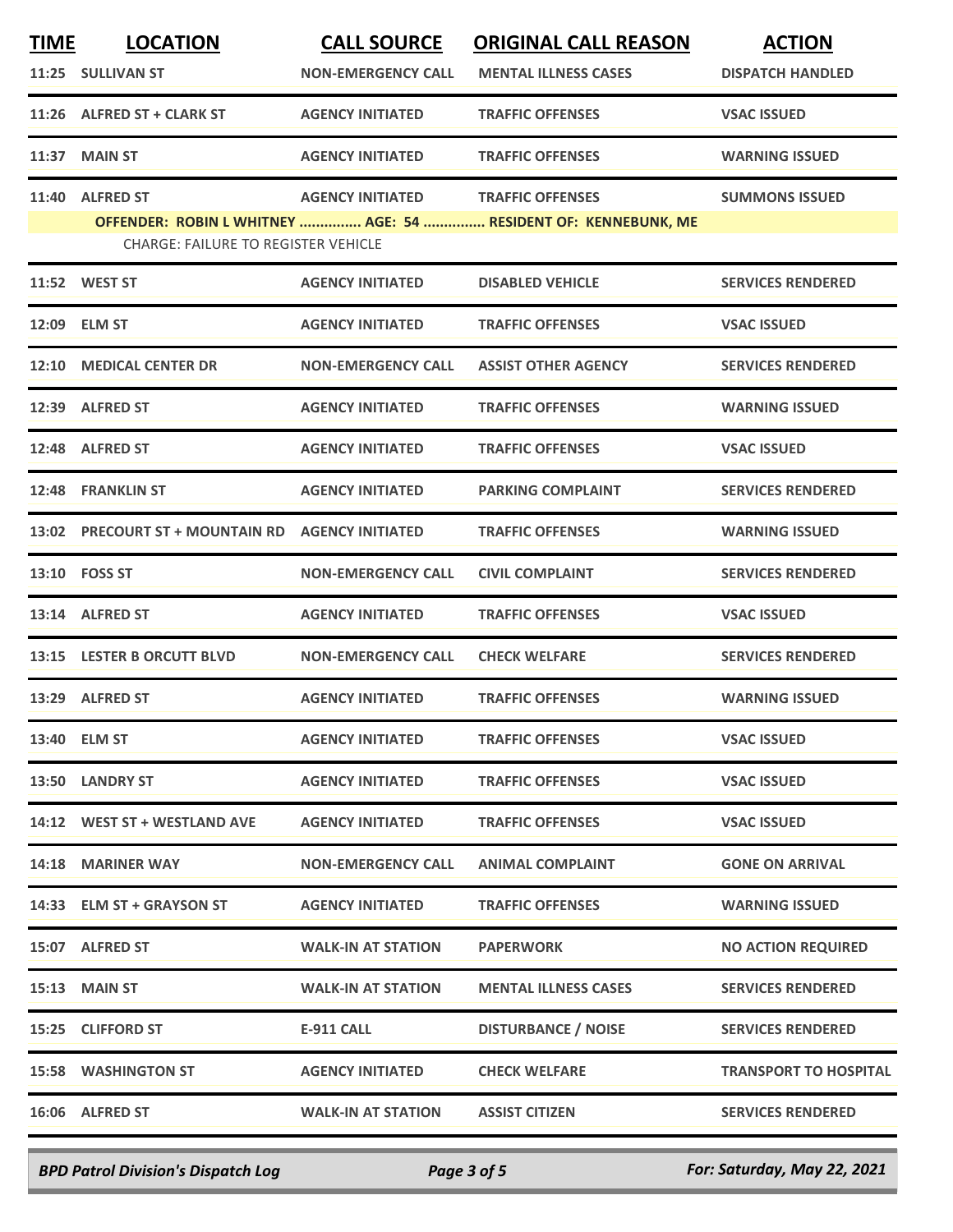| <b>TIME</b> | <b>LOCATION</b>                          | <b>CALL SOURCE</b>        | <b>ORIGINAL CALL REASON</b>                                       | <b>ACTION</b>             |
|-------------|------------------------------------------|---------------------------|-------------------------------------------------------------------|---------------------------|
|             | 16:17 WEST ST + HILL ST                  | <b>AGENCY INITIATED</b>   | <b>TRAFFIC OFFENSES</b>                                           | <b>VSAC ISSUED</b>        |
|             | 16:20 WEST ST + GRAHAM ST                | <b>AGENCY INITIATED</b>   | <b>TRAFFIC OFFENSES</b>                                           | <b>VSAC ISSUED</b>        |
|             | 16:32 SOUTH ST                           | <b>AGENCY INITIATED</b>   | <b>TRAFFIC OFFENSES</b>                                           | <b>WARNING ISSUED</b>     |
|             | 17:07 SOUTH ST + MAY ST                  | <b>AGENCY INITIATED</b>   | <b>TRAFFIC OFFENSES</b>                                           | <b>WARNING ISSUED</b>     |
|             | 17:20 ELM ST + GRAYSON ST                | <b>AGENCY INITIATED</b>   | <b>TRAFFIC OFFENSES</b>                                           | <b>WARNING ISSUED</b>     |
|             | 17:25 BEACH HOUSE LN                     | <b>E-911 CALL</b>         | 911 MISUSE                                                        | <b>NEGATIVE CONTACT</b>   |
|             | 17:58 ELM ST + GRAYSON ST                | <b>AGENCY INITIATED</b>   | <b>TRAFFIC OFFENSES</b>                                           | <b>WARNING ISSUED</b>     |
|             | 18:08 ELM ST + PRECOURT ST               | <b>AGENCY INITIATED</b>   | <b>TRAFFIC OFFENSES</b>                                           | <b>WARNING ISSUED</b>     |
|             | 18:09 RAYMOND ST                         | <b>WALK-IN AT STATION</b> | <b>DOMESTIC COMPLAINTS</b>                                        | <b>SERVICES RENDERED</b>  |
|             | 18:13 POOL ST                            | <b>AGENCY INITIATED</b>   | <b>TRAFFIC OFFENSES</b>                                           | <b>WARNING ISSUED</b>     |
|             | 19:17 CLIFFORD ST                        | <b>NON-EMERGENCY CALL</b> | <b>CIVIL COMPLAINT</b>                                            | <b>CIVIL COMPLAINT</b>    |
|             | 19:35 BRADBURY ST                        | <b>NON-EMERGENCY CALL</b> | <b>DOMESTIC COMPLAINTS</b>                                        | <b>REPORT TAKEN</b>       |
|             | 19:57 HILL ST                            | <b>E-911 CALL</b>         | 911 MISUSE                                                        | <b>SERVICES RENDERED</b>  |
|             | 19:58 ALFRED ST                          | <b>NON-EMERGENCY CALL</b> | <b>NOISE COMPLAINT</b>                                            | <b>SERVICES RENDERED</b>  |
|             | 20:05 HILL ST                            | <b>NON-EMERGENCY CALL</b> | <b>ANIMAL COMPLAINT</b>                                           | <b>DISPATCH HANDLED</b>   |
|             | 20:08 BEACH HOUSE LN                     | <b>E-911 CALL</b>         | <b>DOMESTIC COMPLAINTS</b>                                        | <b>ARREST(S) MADE</b>     |
|             | <b>CHARGE: DOMESTIC VIOLENCE ASSAULT</b> |                           | OFFENDER: LEXIE LEA OUELLETTE  AGE: 19  RESIDENT OF: BRIDGTON, ME |                           |
|             |                                          |                           |                                                                   |                           |
|             | 20:46 ELM ST + GRAYSON ST                | <b>AGENCY INITIATED</b>   | <b>TRAFFIC OFFENSES</b>                                           | <b>WARNING ISSUED</b>     |
|             | 21:03 MAIN ST + FOSS ST                  | <b>AGENCY INITIATED</b>   | <b>TRAFFIC OFFENSES</b>                                           | <b>WARNING ISSUED</b>     |
|             | 21:23 BERNARD AVE                        | <b>NON-EMERGENCY CALL</b> | <b>JUVENILE OFFENSES</b>                                          | <b>SERVICES RENDERED</b>  |
|             | 21:24 ELM ST                             | <b>AGENCY INITIATED</b>   | <b>SUSPICION</b>                                                  | <b>GONE ON ARRIVAL</b>    |
|             | 21:59 ALFRED ST                          | <b>NON-EMERGENCY CALL</b> | <b>COURT ORDERED CHECK IN</b>                                     | <b>NO ACTION REQUIRED</b> |
|             | 22:09 MAIN ST                            | <b>NON-EMERGENCY CALL</b> | <b>DISTURBANCE / NOISE</b>                                        | <b>UNFOUNDED</b>          |
|             | 23:02 SUMMER ST                          | <b>NON-EMERGENCY CALL</b> | <b>DISTURBANCE / NOISE</b>                                        | <b>SERVICES RENDERED</b>  |
|             | 23:08 ALFRED ST                          | <b>AGENCY INITIATED</b>   | <b>TRAFFIC OFFENSES</b>                                           | <b>WARNING ISSUED</b>     |